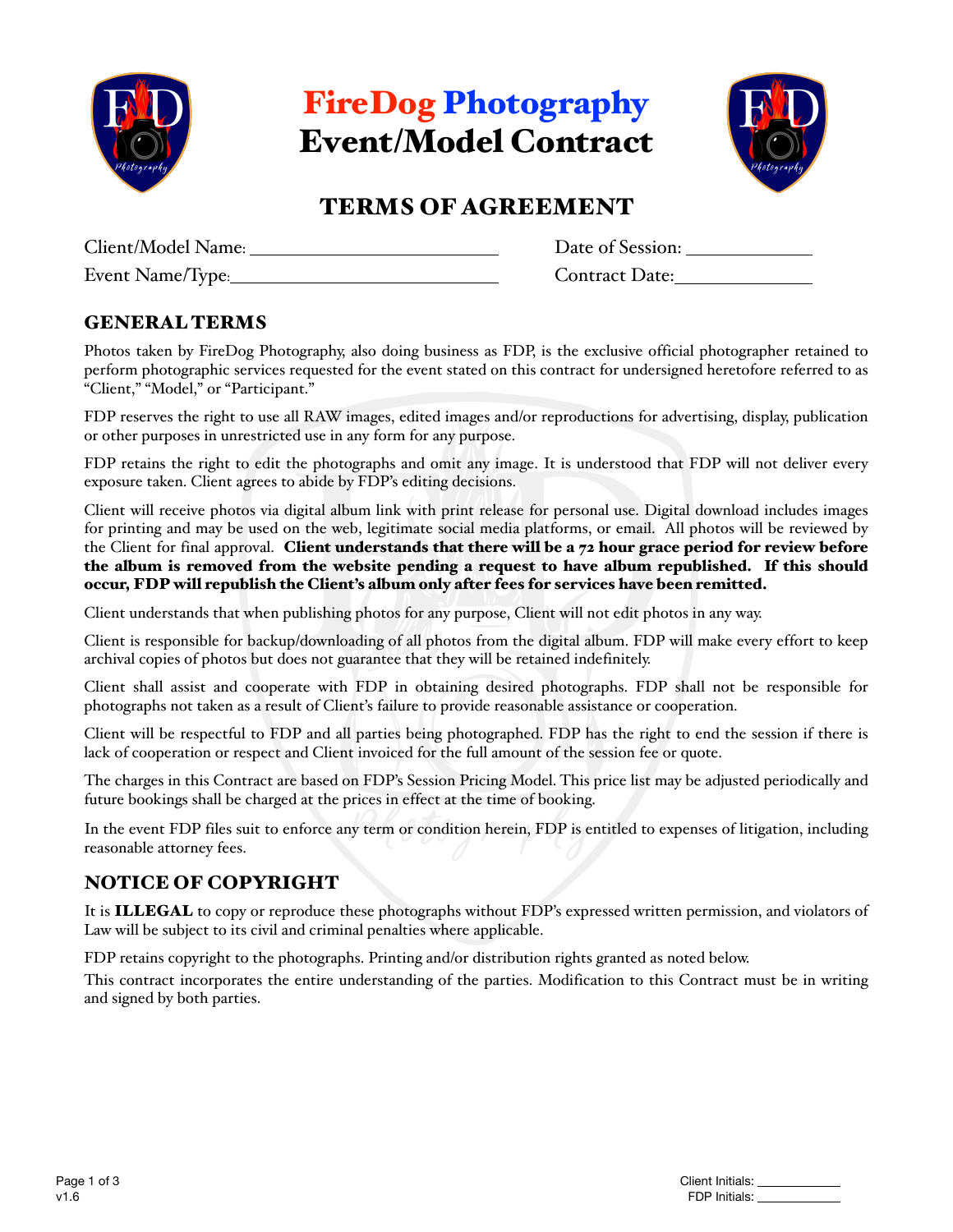## FOR ALL SESSIONS

FDP understands reasons may cause a reschedule. Client will not be charged a penalty rescheduling provided at least 24 hours notice in writing (electronic or otherwise) is given at the availability of FDP.

No-show or rescheduling within 24 hours will incur a 50% rebooking fee. FDP will make every effort to spend the necessary time, including shoots in multiple locations, to provide exemplary service.

FDP may reschedule without penalty. Every effort will be made by FDP to give Client more than 24 hours advance notice. Since no deposit is required at the time of booking, no refunds are applicable.

Client understands completion of processing and edits of a photography session may take up to four weeks for delivery.

### DIGITAL IMAGE AND PRINTS TERMS OF USE

The album is for the owner (the paying Client) for personal use only. Client may not edit the photographs in any way. This includes, but is not limited to: removal of watermarks (if applicable), cropping, or using filters. Printed photograph quality will depend on where photo is printed. Client may print images at the professional photo lab of their choice. FDP is not responsible for the quality of printed images as it pertains to the printing process.

No image captured by FDP may be used for financial or monetary gain. This includes, but is not limited to: selling images and/or charging a fee to view, download, or print.

Photographs may NOT be used for advertisement or entered in photo/art contest(s) without expressed written consent of FDP.

Album/image will be removed after four (4) weeks, or at the discretion of FDP, regardless of site activity. A convenience fee of \$25 or 25% of Client's total fee for service (whichever is greater) will be charged to repost digital album(s)/images.

Watermarks will be added to all photographs and removed on final finished products before delivery.

#### FEE AND COMPENSATION

Fees and compensation are based on rate for the session package selected. This fee includes: travel, photos, processing, and delivery. Post-processing photos will be limited to the time deemed necessary and appropriate by FDP or its agents to produce desired results for the Client. Additional processing may incur a fee of \$20 per hour.

Sales tax will be applied to all transactions at the rate of 8.25%.

No booking fee or deposit will be required at the time of booking.

Fees for service will be invoiced after photos are made available to the Client for viewing and subject to Client's approval. Alteration or editing must be requested in writing within forty-eight (48) hours after delivery of any image(s).

### RELEASE AND WAIVER OF LIABILITY (CLIENT)

I, HAVING AGREED TO ACT AS A MODEL, HEREBY ASSUME ALL OF THE RISKS OF PARTICIPATING AND/OR VOLUNTEERING IN THIS ACTIVITY OR EVENT, including by way of example and not limitation, any risks that may arise from negligence or carelessness on the part of the persons or entities being released, from dangerous or defective equipment or property owned, maintained, or controlled by them, or because of their possible liability without fault. I certify that I am physically fit, have sufficiently prepared or trained for participation in the activity or session, and have not been advised to not participate by a qualified medical professional. I certify that there are no health-related reasons or complications, which preclude my participation in this activity. I acknowledge that this Accident Waiver and Release of Liability section will be used by the event holders, sponsors, and organizers of the activity or session in which I may participate, and that it will govern my actions and responsibilities at said activity or session. In consideration of my application and permitting me to participate in this session, I hereby take action for myself, my executors, administrators, heirs, next of kin, successors, and assigns as follows:

A. I WAIVE, RELEASE, AND DISCHARGE from any and all liability, including but not limited to, liability arising from the ordinary negligence of the provider or fault of the entities or persons released, for my death, disability, personal injury, property damage,